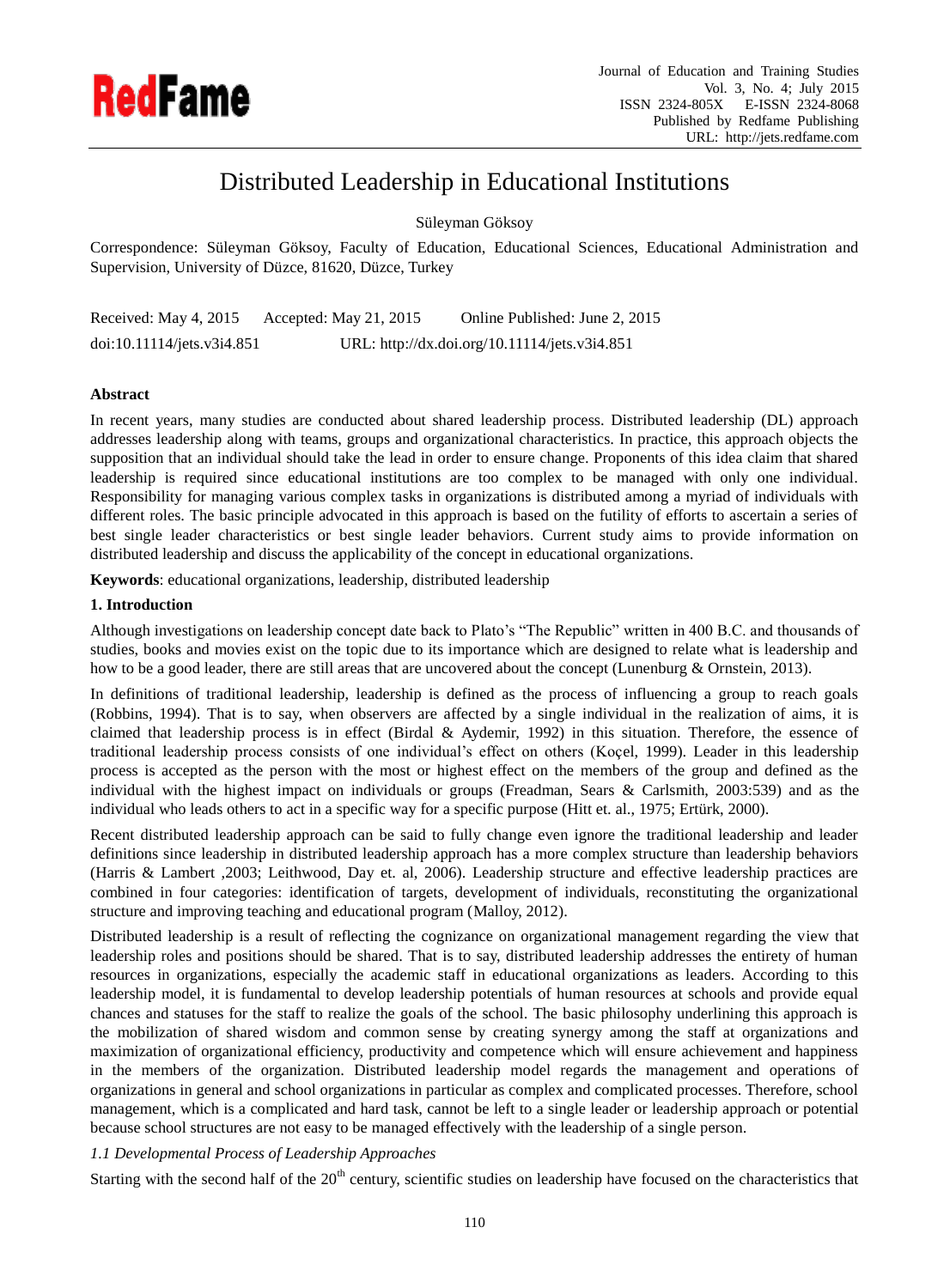separate leaders from non-leaders and leaders from their followers (Hoy & Miskel,2012) and effective leaders from ineffective leaders. Trait theory, the first of leadership theories, proposes the behaviors that separate leaders from non-leaders (Robbins & Judge, 2012). Studies have presented many personal characteristics of leaders (Bass, 1990). In fact, the main element that highlights a single person as the leader is the personal characteristics. Especially the psychological and physiological properties of the leader have become the focus of these studies (Şişman, 2002; Çelik, 1999; Erdoğan, 1991; Stogdill, 1948, 1981; Immegart, 1988).

In the 70's, there was still no consensus as a result of trait theory about constant personality and physical properties of a leader that would be pertinent in all situations (Kızıloğlu, Tabak, Erkeneli, 2012). Behavioral theory which seeks the answer to the question "What makes a leader effective?" in types of leader behaviors started to attract researchers' attention since the '70s. Studies in the realm of behavioral approaches generally focus on leadership behaviors, leadership styles as behavioral patterns and their potential effects of groups (Ergetin, 2000).

According to behavioral leadership theory, attitudes and behaviors of leaders towards their followers are crucial for success. Based on this theory, leadership is a behavioral process in role systems. The leader mainly depends on the resources of persons, feels responsibility towards these individuals and utilizes interactions with them to obtain the desired outcome.(Werner, 1993). In the theory, leadership behaviors are based on two different dimensions. While one dimension is related to individuals, interpersonal interactions and the continuity of the group, the other is based on production orientation and realization of goals (Cartwright & Zander, 1953). Therefore, the approach includes leadership styles that focus on interpersonal relationships, consider personal needs of staff and regard differences among members and the leadership styles that focus on the technique and content of tasks (Robbins and Judge, 2012).

The last two theories in leadership theories are contingency/situational leadership and full-range theory of leadership. In situational leadership theory, it is believed that circumstances require different leadership styles and situations create the leader (Hoy & Miskel, 1991). Contingency theories purport that there is not a single leadership style that is effective in all cases and leadership style changes according to situations (Arun, 2008).

Situational/contingency theory which states that it is impossible to predict effective leadership behaviors for different situations and that there is not a single most effective leadership style for all cases (Şimşek, 2010; Çelik, 1999) aims to identify the distinctive characteristics of environments that may be the source of leader success and to distinguish between the characteristics of leadership situations related to leader behavior and leader performance (Campbell et. al., 1970; Lawler, 1985; Vecchio, 1993). Contingency either increase or limits the effect of the leader (Hoy & Miskel,2012). From a different standpoint, contingency theory should also focus on the audience. Contingency theories assume that selection of leadership style based on the characteristics of the task that the audience desires or the perceptions of audience will determine the success levels of the leader (Robbins & Judge, 2012).

## *1. 2 Modern Leadership Approaches and Distributed Leadership*

Almost a hundred new leadership theories were developed or proposed in the last phase in leadership studies which is addressed as modern/new or full-range leadership theories. The main modern leadership theories include implicit leadership, strategic leadership, online leadership, selfleadership, servant leadership, authentic leadership, transformational leadership, charismatic leadership, synergic leadership, substituted leadership, mentoring, transactional leadership (Bass, 1985; Lunenburg and Ornstein, 2013; Hoy and Miskel,2012; Tabak, Şeşen,Türköz, 2012), shared leadership (Bakır, 2013; Bostancı, 2012), distributed leadership (Spillane & Diamond, 2007; Gronn, 2002; Baloğlu, 2011; Korkmaz & Gündüz, 2011; Özer & Beycioğlu, 2013; Hulpia, Devos & Rosseel, 2009; Özdemir, 2012; Elmore, 2000), ethical leadership, cultural leadership, instructional leadership, learning leadership, visionary leadership, charismatic leadership (Çelik, 1999; Şişman, 2002).

Situational leadership and newer leadership theories explain the distribution og leadership functions with concepts such as distributed cognition (Halverson, Clifford, 2013; Brown, 1989), democratic leadership (Bass, 1990), shared leadership (Kocolowski, 2010; Judge & Ryman, 2001; Sergiovanni, 1995) and selfleadership (Charles, 1986; Uğurluoğlu, 2010). Distributed cognition (Halverson, Clifford, 2013; Brown, 1989) is another theory related to distributed leadership according to Printty (2008) and it represents collective intellect. Here, knowledge, skill or expertise is more than the sum of individualistic knowledge and abilities. There is a possible choreography comprehended collectively which creates the group intellect. This is sometimes called organizational knowledge and sometimes it is addressed as learning. The concept expresses the expansion of knowledge across people and cases. Since interactions among leaders, audience and situations are crucial in distributed leadership, distributed leadership is very close to distributed cognition. In this perspective, leadership generates the collective leadership potential of an organization and leadership is more than individualistic knowledge and skills (Baloğlu, 2011).

Shared leadership construct is conceptualized as democratic leadership (Bass, 1990) or participative leadership (Robbins and Judge, 2012). However, in essence distributed leadership is not synonymous to cooperative or participative leadership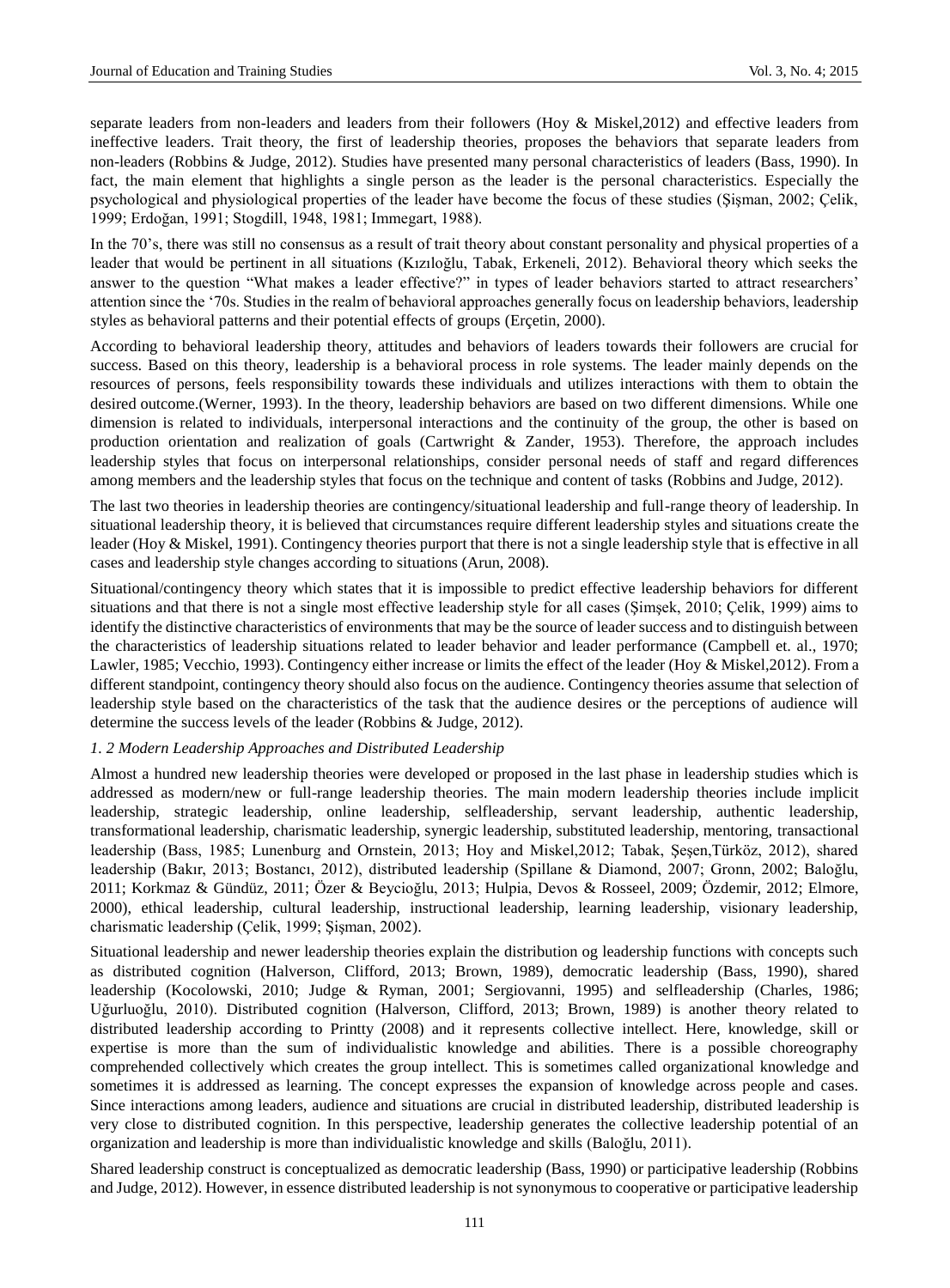approaches although they are similar. It is stated that distributed leadership is a leadership approaches that contains a larger meaning than the concepts included in democratic or participative leadership (Davis, 2009, cited in: Baloğlu, N. 2011). Participative leadership emphasizes the importance of decision processes as well as the decisions selected for implementation by the leader. Democratic leadership approach allows group discussions and emphasizes making group decisions (Şimşek, 2010). Participative leadership model developed by Victor Vroom & Phillip Yetton (1973) examines participation and leadership behaviors together in decision making processes. The approach also called leader participation model proposes rules about the style and degree of participation in decision making in different situations.

The basic premise behind participation is the belief that individuals will adopt and support the decisions when they are involved in decision making (Sabuncuoğlu & Tüz, 1996:137; Eren, 1993:167). Participating in administrative decision making may positively or negatively affect staff behavior in educational organizations (Motowidlo, 1996). Studies show that bigger impact is achieved in teaching when the number of teachers participating in decision making mechanisms is higher (Moore & Esselman, 1992). Similarly, results of many studies point to the fact that organizations in which employers only behave according to legal rules carry higher risks for failure (Katz, 1964, Katz & Kahn,1966).

Spillane & Diamond (2007) describes distributed leadership as collaborated and collective and coordinated distribution. The important characteristic of distributed leadership is based on the distribution of leadership between formal and informal leaders. Shared leadership in distributed leadership does not signify how an individual undertakes a specific task compared to others. Sharing leadership is related to what the individuals in the leadership group contribute to the knowledge pool (Gronn, 2002; Korkmaz & Gündüz, 2011).

In this sense, distributed leadership carries traces of other leadership theories that provide laissez-faire leadership and makes use of them. According to Eren (2001), laissez-faire leaders need management authority the least, leave their audiences on their own and allow their audiences to prepare goals, plans and programs in line with the resources provided to them. However, in their study, Hinkin & Schriescheim (2008) assess this type of leadership as the most passive and ineffective type of leadership. Although active and passive management (even though there are exceptions) styles are regarded as better than laissez-faire leadership style, they are still accepted to be unproductive. In this approach, leaders are generally active when there are problems and that is more often too late to solve the problem (Hoy & Miskel,2012). Bass (1998) regards this type of leadership as lack of interaction with staff. An example of a laissez-faire leader would be the administrator who stays at the office all day, has the most limited interaction with students and staff, displays no interest in student development and teacher needs and allows everything to continue as before can be given as

Schlechty (2005) likens shared leadership to a jazz group which is led by one of the musicians depending on the rhythm at the moment rather constantly led by the maestro. This type of leadership requires paying attention to common commitments, beliefs and values. In the same study, Schlechty (2005) explains the distinction between shared and distributed leadership by stating that shared leadership does not mean equality or sharing of the administration role but it means sharing the decisions by the authorities regarding subordinates with the individuals in these units.

Self leadership/super leadership concept is the closest leadership concept to distributed leadership. Self leadership requires a radical paradigm shift in leadership theories. In all past or present leadership theories, the leader is accepted as the individual who influences the audience. Super leadership theory opposes this supposition. This theory allows everyone to be his/her own leader (Çelik, 1999:230). In self leadership, leaders receive their own energies from their won leadership styles. The new criteria for leaders in this approach is to accurately identify their won futures, recognize their own skills and competences and develop them to the highest possible level. As a matter of fact, teachers and textbooks are not the prerequisite of obtaining knowledge any more. Changes in the scope, quality and speed of knowledge are rapidly transforming learning and teaching processes. Teachers are assuming the role of facilitator, guide and empowering agent (Drucker, 1994).

According to Çelik (1999), everyone in organizational environments has the opportunity to become super leaders. However, super leadership requires a long term and continuous training. Based on this theory, school administrator is one of the individuals like the teachers who have the opportunity to become a super leader. The school administrator has not privilege over the teachers. Super leadership theory makes each teacher his/her own leader. School personnel can make the planning of their own careers during the super leadership process. According to this leadership approach, school administrators should first develop themselves and then train the teachers as super leaders. When the shared values of school culture are based on trusting a higher number of individuals and individualism, super leadership behaviors will develop in the school environment.

All these proposed leadership theories may be said to have been developed as a necessity or result of organizational or individual requirements since organizational change or transformation has necessitated and resulted in transformational leadership and ethical leadership was born as a result of cases in which ethical problems were experienced. Therefore, it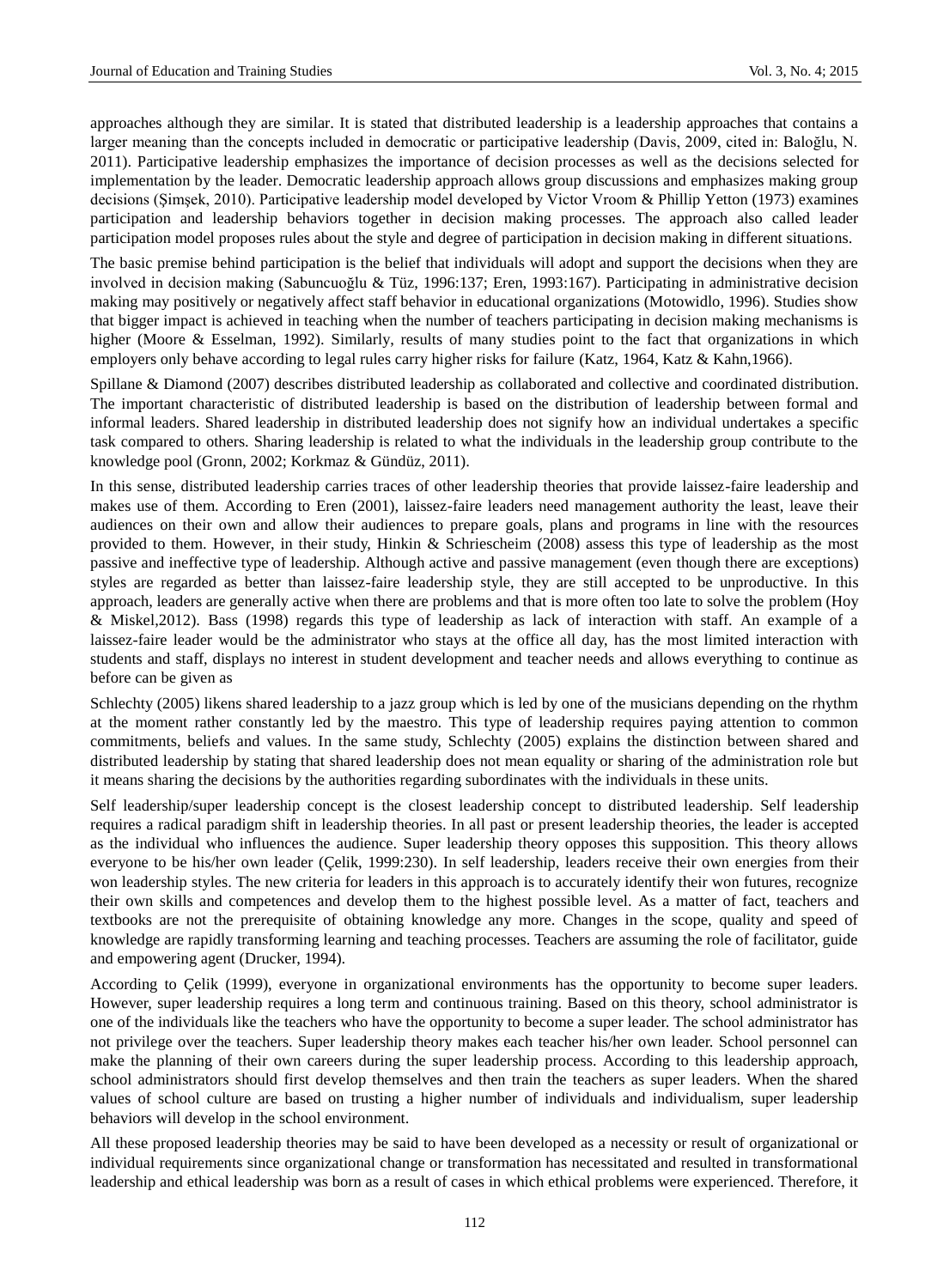can be claimed that the thesis of "situations create the leader" has proven itself with the new leadership theories. In this context, expectations and demands from schools are more comprehensive today and school principals cannot meet these demands on their own. In distributed leadership, principals and teachers share leadership roles as can be observed in teaching program meetings, coordinated professional development opportunities and work on relationships with the school community (Spillane, 2005). However, in order to accomplish that, teacher and principal roles need to be changed and transformed (Barth, 2001; DuFour & Eaker, 1998).

Distributed leadership is the sharing and distributing of leadership practices (Malloy, 2012). Leaders and the audiences interact in this type of leadership (Spillane, 2006). Individual expertise is the focus of distributed leadership rather than position (Anderson, et. al., 2008; Bennet et. al., 2003; Heller & Firestone, 1995; Malloy, 2012). Therefore, distributed leadership is not simply sharing tasks or assigning people to specific tasks (Penlington et. al., 2008). In this type of leadership, working for the same goals with continuous communication and interaction is emphasized rather than individual effort and it is possible for the staff to both collectively work and learn together (Halverson, 2007); such as developing the capacity of a teacher with the help of another teacher (Copeland, 2003). Therefore, distributed leadership has completely changed the traditional leadership model in which a single individual is the hero, the guide and the responsible party (Gronn, 2002) and allocated the leadership positions among the members of the organization (Malloy, 2012).

#### *1.3 Distributed Leadership*

Distributed leadership is not a new concept at all (Hoy & Miskel, 2012) and it is a leadership approach used since the '50s (Gibb 1954; Gronn, 2002). In educational sciences, researchers have started to focus on shared leadership since 1990 (Gronn, 2002). However, distributed leadership concept and approaches still continued to be explained under concepts such as "self leadership"/super leadership /shared leadership (Bostancı, 2012).

Distributed leadership approach addresses leadership along with teams, groups and organizational characteristics. In practice, these approaches oppose the assumption that individuals should lead others in order to ensure change (Heller and Firestone, 1995; Hoy and Miskel,2012). Advocates of this idea argue that shared leadership is necessary since educational organizations are too complex to be led by a single person (Heller & Firestone, 1995). Responsibility for managing a plentitude of complex tasks is distributed among many individuals and roles (Hoy & Miskel,2012). The basic principle that the approach defends is based on the futility of efforts to ascertain a series of best single leader characteristics or best single leader behaviors. Modern researchers and school administrators believe that leadership practices are too complex to be represented by a single behavior series (Lunenburg & Ornstein, 2013).

In their study titled "Building Leadership Capacity for School" presented as a reference in this field, Harris & Lambert (2003) argues that conceptual and functional discussions related to distributed leadership are still ongoing and in spite of organizational learning studies of more than twenty years, there are still not clear identifications about how to adapt distributed leadership positions and roles to school practices and how the distributed leadership image should be in schools (Senge 1990, Louis & Kruse 1995; Spillaneet et. al., 2001). As a result, it is observed that distributed leadership and leadership capacity is still regarded as an amorphous) concept. Harris & Lambert (2003) have gone further to claim that inexistence of task distribution by the leader is a myth in distributed leadership since distributing tasks and duties as well as delegating positions is the most important power element in the leadership process.

The most important and striking element that separates distributed leadership form the other leadership concepts explained above is the fact that distributed leadership includes many elements related to education and is almost fed by educational environments. In this sense, Halverson, Clifford calls distributed leadership (2013) as distributed instructional leadership and defines the concept as generation of an effective leaning climate by the leaders for teachers and students.

Distributed leadership is shared school leadership. Shared school leadership is more than the sum of knowledge and actions of individual leaders. Structured courses selected as specific leadership actions are organized as a result of dynamic interaction between many leaders and audiences. School leadership is defined as the use of social, physical and cultural resources in order to obtain identity, acquisition, distinction, coordination and learning and teaching conditions (Spillane, Halverson, Diamond, 2001). Distributed leadership presents descriptive perspectives to schools that can lead them (Hoy & Miskel, 2012). As a matter of fact, leadership includes activities directed at provision and continuance of positive learning climates in which teaching and assessment activities are undertaken (Charles et. al., 1996).

Studies on distributed leadership which is a new instructional leadership model present the finding (Harris & Lambert, 2003) that it is not possible to create a distributed leadership model without redesigning the school as an organization. Vision and values at schools also need to be transformed in this context. Mental processes of school staff in the line of "all students are intelligent and they can learn" may contribute to the formation of this type of leadership approach. According to Spillane et. al. (2001), distributed leadership approach carries leadership practices in schools to how social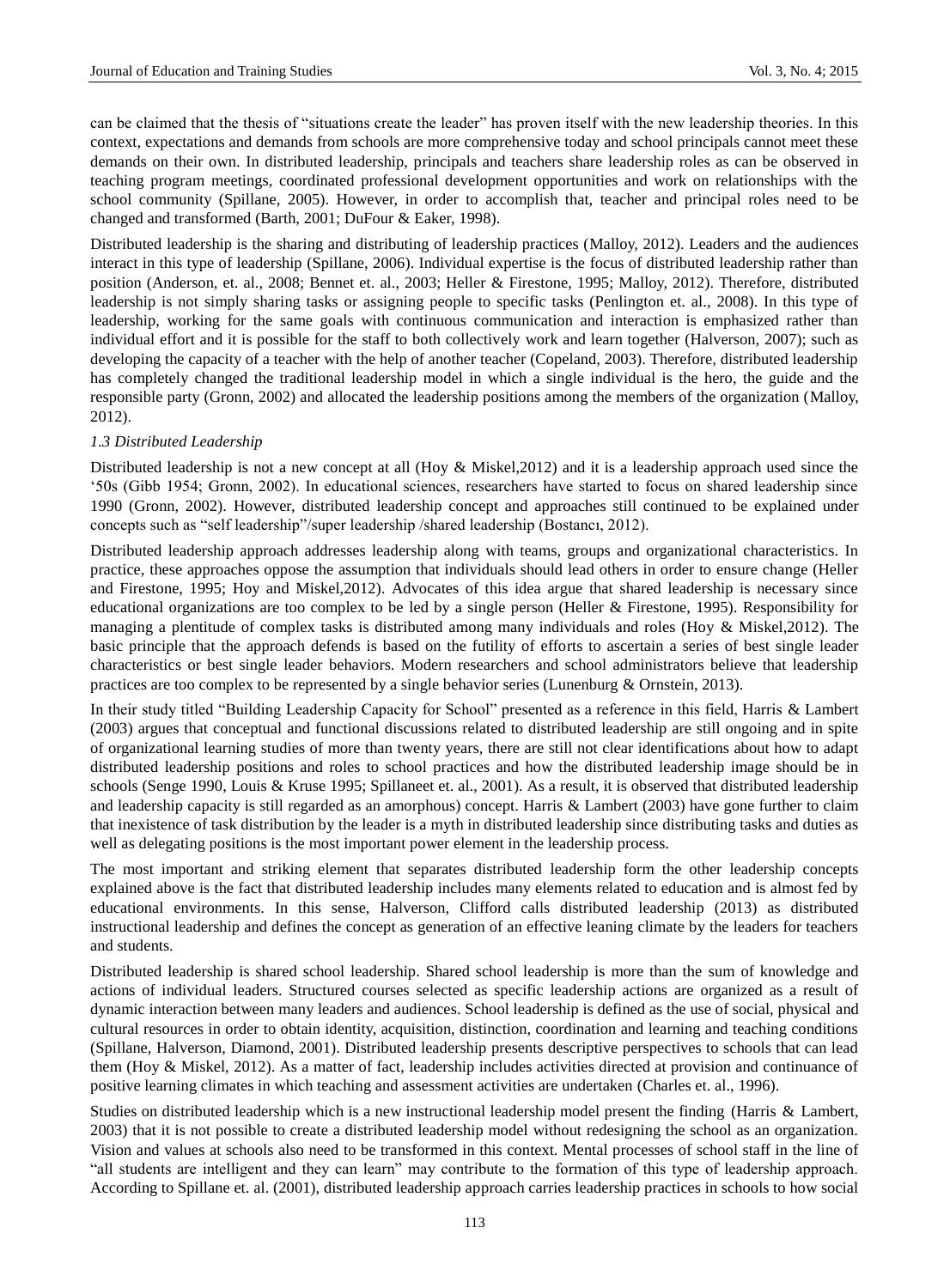and situational structures should be reestablished. Distributed leadership is at the center of capacity for creativity. However, it is necessary to identify the impact of changes at schools and how these approaches can be transferred to practice at schools.

This argument (distributed leadership) will mentally give way to other questions. If leadership is a shared function, how it will be expressed and defined? Who will distribute leadership duties and who will organize them? It is believed that these questions will be clear following discussions. Secondary crucial important issue is becoming our own leaders when we accept leadership which will create a close and dynamic relationship. Lastly, it is not possible to assign others in distributed leadership since there are tasks for all and everyone has equal authority and rights to undertake them.

Characteristics of distributed leadership (Özdemir, 2012; Gündüz & Korkmaz, 2011, Baloğlu, 2011; Yılmaz, 2013; Bakır, 2013; Bostancı, 2012; Özer & Beycioğlu 2013; Gronn, 2000; Spillane, 2005; Elmore, 2000 Hulpia; Devos & Rosseel, 2009) can be summarized as below:

The leader cannot be a single individual and leadership needs to be shared (Gibb, 1954).

This perspective regards leadership as the collective contribution of all leaders to the organization and therefore it is distinct from all other theories (Harris 2005a; Printy, 2008).

Leadership role is not assigned to an individual in the group; all members of the group undertake this function willingly as if it is their fundamental duty (Storey, 2004).

Distributed leadership is classified under two dimensions as adaptive and quantitative behaviors. Adaptive behavior is related to different units/departments in interaction to behave in a coordinated manner and quantitative behavior is related to the belief that all individuals in the organization can be leaders at some point (Gronn, 2002).

Distributed leadership is the distribution of tasks among the leader and the audience and integration of these tasks in the long run (Spillane et. al., 2001).

Distributed leadership can be said to focus on three themes: leadership is shaped as the common product of the group and as a result of interaction among individuals; borders in leadership are not definitive and strict, they are open-ended and diversity in practice is obtained with a part or even all of the members (Bolden et. al., 2009).

It is identified that a member can be assigned for duty in some leadership functions and that some leadership functions can be undertaken by different individuals at different times (Gronn, 2002; Yukl, 1999 ).

It is distributing organizational tasks to the entirety of the organization (Elmore, 2000).

It is related to distributing leadership functions to the members of the organization or the team instead of focusing on the hero concept which undertakes all leadership functions by himself/herself (Yukl, 2002).

Distributed leadership is born from cooperation as an important constituent of organizational life (Gronn 2002).

When leadership is distributed, power of formal leaders is not erased but each leader mutually strengthens the position of the other. There is a positive relationship between distribution of leadership and development of capacity (Baloğlu, 2011).

Leadership is created as a result of ties among individuals. With the help of distributed leadership, cooperation is created among the actions of individuals and leadership is realized in this manner (Spillane, 2006).

There is the belief that "it is better to distribute leadership among many people than for a single leader to act alone" (Kempster, Cope and Parry, 2010).

It is redistribution of power and rearranging authorities in the organization (Harris & Muijs, 2005).

Distributed leadership is turning all types of products born from interaction to the common capital of the organization including knowledge by respecting different expertise areas and accepting them (Gündüz & Korkmaz, 2011).

Distributed leadership is the guide and leading element for instructional development (Elmore, 2000).

It is very important for distributed leadership to create a climate in which learning is regarded as the "common good" for everyone's benefit (Elmore 2000).

It is a perceptive or cooperative decision making process that includes administrators, teachers, students and parents (Smylie, Lazarus & Conyers, 1996).

It has more influence than the sum of all leaders and their efforts to arrive at a larger scale leadership behavior (Spillane, 2006).

Distributed leadership is based on expertise, knowledge and contributions created as a result of relationships network among individuals who direct, guide and work with teachers in the process of improving education (Davis, 2009).

Student achievement and orientation towards development in teaching are the foundations of distributed leadership (Chen et.al., 2007).

### **2. Results**

Research showed that educators have positive views about the increases in student quality generated by distributed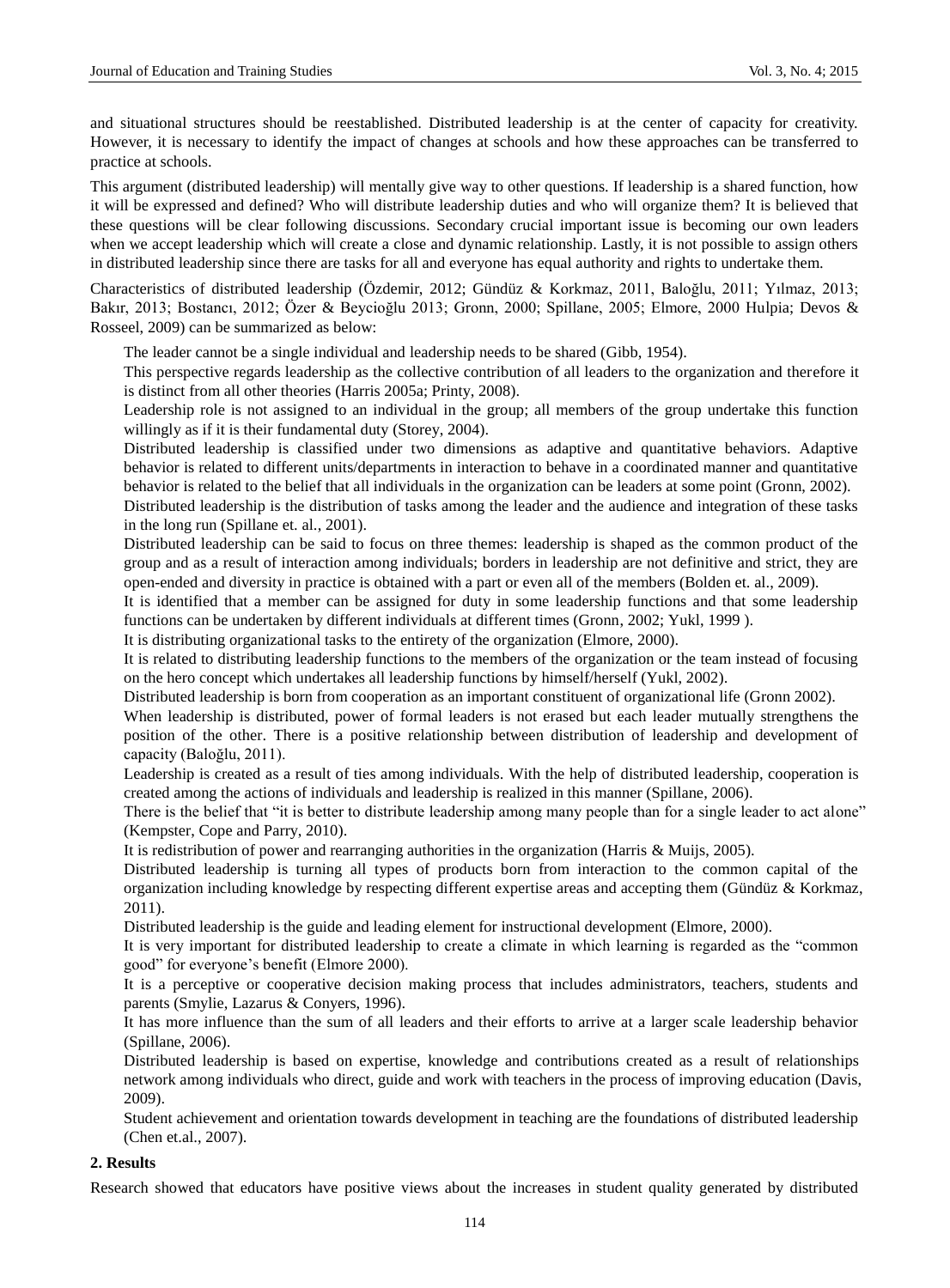leadership (Mascall, et. al., 2009). First studies in the field presented that distributed leadership has crucial impact on learning conditions of the school (Leithwood & Mascall, 2008). These and similar findings have resulted in focusing on distributed leadership concept. Although there are research findings pointing to positive effects of leadership on student achievement, experimental studies and studies on the applicability of distributed leadership are not comprehensive. Most of the studies focus on descriptions of the distributed leadership (Bennett, et. al., 2003; Gronn 2002; Harris, et. al., 2007; Harris & Spillane, 2008; Leithwood et. al., 2008; Malloy, 2012). Therefore, limited number of studies discusses how to implement distributed leadership and how to transfer the concept to teaching and to student achievement.

As a result, distributed leadership approach claims that leadership at schools is a complex process that involves balancing technical and symbolic demands (Deal & Peterson, 1994) and includes many elements (Hoy & Miskel, 2012). In this context, tasks and duties at schools are courses of duties that are too multi dimensional and complex to be handled with a single person (school principal). Distribution of leadership at school is inevitable. Developing leadership potentials of each individual who is affected by school management and reflecting this potential to management is both an imperative and hard task. Maybe the most important and facilitating element in this stage is the organization and arrangement of leader-member interaction at school in the framework of the leadership process.

#### **References**

\_\_\_\_\_\_\_\_ (1993). Management and Organization. Istanbul: Beta Basım ve Yayınevi.

- \_\_\_\_\_\_\_\_ (1995). Organizational Psychology. Bursa: Ezgi Kitapevi Yayınları,
- \_\_\_\_\_\_\_\_(1989). Psychology of Management. Istanbul: Business Faculty.
- American Psychological Association. (1972). *Ethical standards of psychologists*. Washington, DC: American Psychological Association.
- Anderson, S. E., Moore, S., & Sun, J. (2008). Positioning the Principals in Patterns of School Leadership Distribution. In K. Leithwood, B. Mascall & T. Strauss (Eds.), Distributed Leadership According to the Evidence. New York: Routledge.
- Arun, K. (2008). Relationship between Leadership Styles and Shared Knowledge Culture. Unpublished Doctorate Thesis, Atatürk University, SBE. Erzurum.
- Bakır, A., A. (2013). Analysis of the relationship between teachers' perceptions in shared leadership and organizational commitment. *İnönü University Institute of Educational Sciences*, Unpublished Doctorate Thesis, Malatya.
- Baloğlu, N. (2011). Distributed Leadership: A leadership Approach that Needs to be Taken into Consideration at Schools Ahi Evran University Faculty of Education Journal, *12*(3), 127-148.
- Barth, R. (2001). Learning by heart. San Francisco, CA: Jossey-Bass.
- Bass, B. M. (1990). Handbook of leadership: Theory, research and managerial applications. New York: Free Press.
- Bennett, N., Harvey, J., Wise, C., & Woods, P. (2003). Distributed Leadership, from www.ncsl.org.uk/literaturereviews
- Birdal, İ., &Aydemir, N. (1992), Management Theories, Istanbul.
- Blase, J., & Blase, J. (1999). Principals' Instructional Leadership and Teacher Development: Teachers' Perspectives. Educational Administration Quarterly. Thousand Oaks: Corwin Press.
- Bolden, R., Petrov, G., & Gosling, J. (2009). Distributed leadership in higher education. *Educational Management Administration and Leadership, 37*(2), 257-277. http://dx.doi.org/10.1177/1741143208100301
- Bostancı, A. B. (2012). Turkish Adaptation of Shared Leadership Perception Scale. *International Journal of Human Sciences*, *2*(9), 1619-1632.
- Brown, M. H. (1989). Organizing activity in the women's movement: An example of distributed leadership, international social movement research. Greenwich CT: JAI Press.
- Campbell, J. P., Dunnette, M. D., Lawler, E. E. III., Karl, E., & Weick, J. (1970). Managerial Behavior, Performance, and Effectiveness. New York: McGraw- Hill.
- Cartwright, D., & Zander, A. (1953). Group Dynamics: Research and Theory. Evanston, II. Row, Peterson.
- Çelik, V. (1999). Educational Leadership. Ankara: Pegem.
- Charles, C. M. (1986). Self- Leadership: Toward An Expanded Theory of Self-Influence Processes in Organizations. *Academy of Management Review, 11*(3), 589.
- Charles, C. M., Senter, G. W., & Barr, K. B. (1996). Building Classroom Discipline. Fifth Edition, USA Longman Publishers.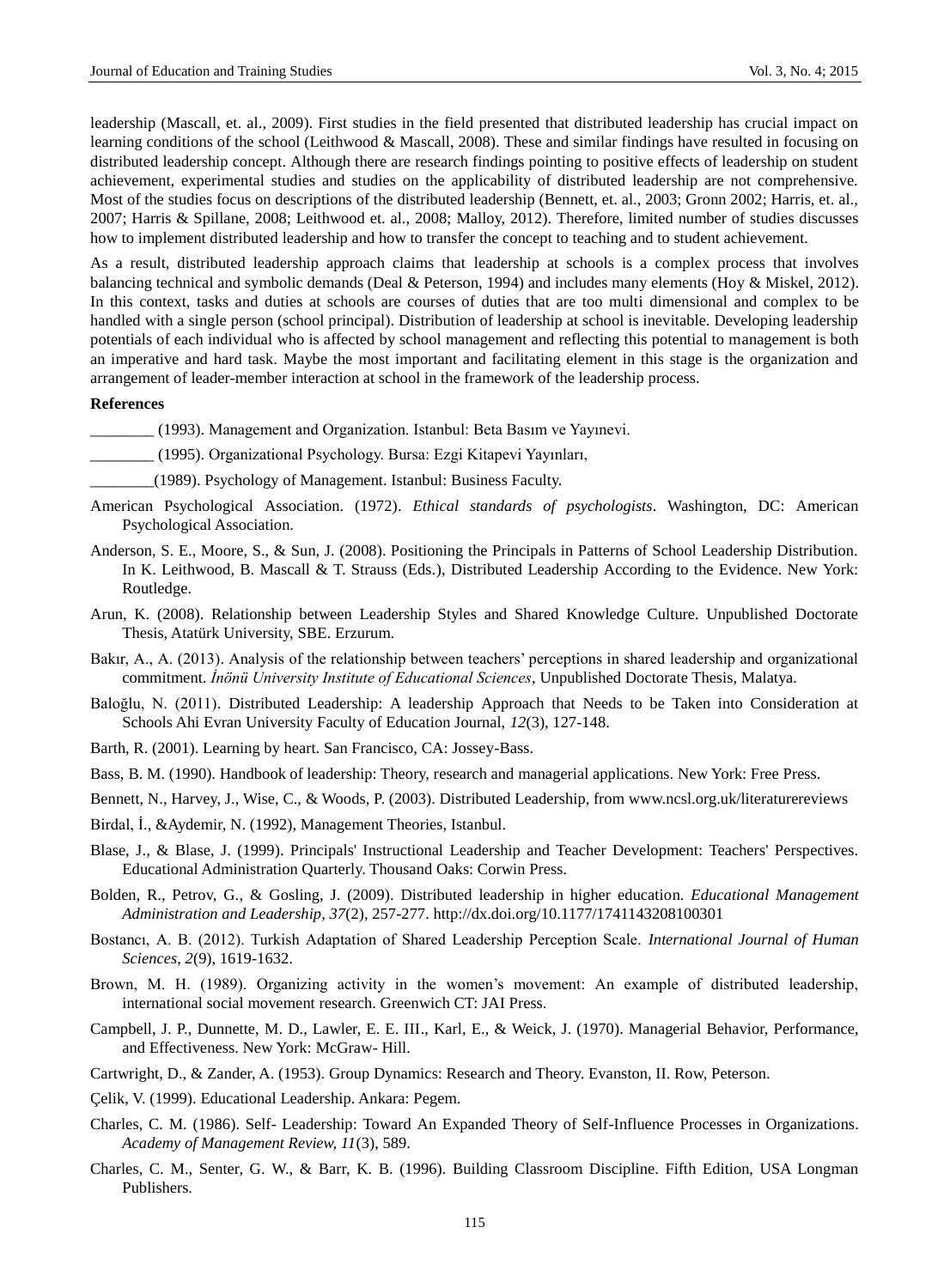- Chen, G., Kirkman, B. L., Kanfer, R., Allen, D., & Rosen, B. (2007). A multilevel study of leadership, empowerment, and performance in teams. *Journal of Applied Psychology, 92* (2), 331-346. http://dx.doi.org/10.1037/0021-9010.92.2.331
- Copeland, M. A. (2003). Leadership of Inquiry: Building and Sustaining Capacity for School Improvement. *Educational Evaluation and Policy Analysis, 25*(4), 375-395. http://dx.doi.org/10.3102/01623737025004375
- Davis M.W. (2009). Distributed Leadership and School Performance. Dissertation Submitted to The faculty of The Graduate School of Education and Human Development of The George Washington University, UMI Number: 3344534.
- Deal, T., E., & Peterson, K., D. (1994). The Leadership Paradox. San Francisco, CA: Jossey- Bass.
- Drucker, P. F. (1994). Yeni Gerçekler/New Truths. (Translator: B. Karanakçı) (4. Edition.) Ankara: İş Bankası Yayınları.
- DuFour, R., & Eaker, R. (1998). Professional learning communities at work: Best practices for enhancing student achievement. Bloomington, IN: National Education Service.
- Elmore, R. F. (2000). Building a new structure for school leadership. Washington DC: The Albert Shanker Institute.
- Erçetin, Ş. Ş. (2000). Vision in Leadership Helix. Ankara:Nobel Yayın Dağıtım
- Erdoğan, İ. (1991). Behavior in Businesses, Istanbul: Istanbul University Faculty of Business Publications , 242.
- Eren, E. (2001). organizational Behavior and Management Psychology, Istanbul, Betaş yayınları, Extended 7th Edition
- Ertürk, M. (2000). Basic Principles of Business Science, Istanbul, Beta Basım, Yayım Dağıtım.
- Freadman, A. İ. (1995). School Principal Burnout: The Concept and It's Components. *Journal of Organizational Behavior*, *16*(2), 191-198. http://dx.doi.org/10.1002/job.4030160209
- Freadman, J. L., Sears D. O., & CarlSmith J. M. (2003). Social Psychology/Sosyal Psikoloji. (Tranlator: Ali Dönmez), Ankara: İmge Kitabevi,
- Gibb, C. A. (1954). Leadership. G. Lindzey (Eds.). *Handbook of Social Psychology, 2*, 877–917. Reading, MA: Addison-Wesley.
- Gronn , P. (2002). Distributed Leadership. K. Leithwood & P. Hallinger (Eds.), Second International Handbook of Educational Leadership and Administration. Dordrecht; Boston: Kluwer Academic. http://dx.doi.org/10.1007/978-94-010-0375-9\_23
- Gronn, P. (2002). Distributed leadership as a unit of analysis. *The Leadership Quarterly, 13*, 423–45. http://dx.doi.org/10.1016/S1048-9843(02)00120-0
- Güneş, F. (2010). Recent Developments in Educational Supervision and Constructive Approach, Educational Supervision Symposium Abstracts, Tem-Sen Yayınları, *9*.
- Halverson, R. (2007). Systems of Practice and Professional Community: The Adams Case. J. P. Spillane (Ed.), Distributed Leadership in Practice. New York: Teachers College Press.
- Halverson, R., Clifford, M. (2013). Distributed Instructional Leadership in High Schools. http://website.education.wisc.edu/halverson/wp- [content/uploads/2012/09/110411-Halverson-Clifford.pdf](http://website.education.wisc.edu/halverson/wp-%20content/uploads/2012/09/110411-Halverson-Clifford.pdf)
- Harris, A. (2005). Leading or misleading? Distributed leadership and school improvement. *Journal of Curriculum Studies, 37*(3), 255–265. http://dx.doi.org/10.1080/00220270500038602
- Harris, A., & Lambert, L. (2003). Building Leadership Capacity for School. *Open University Press Maidenhead* , Philadelphia, USA.
- Harris, A., & Muijs, D. (2005). Improving schools through teacher leadership. Maidenhead: Open University Press.
- Harris, A., & Spillane, J. (2008). Distributed Leadership Through the Looking Glass. *Management in Education, 22*(1), 31-34. http://dx.doi.org/10.1177/0892020607085623
- Harris, A., Leithwood, K., Sammons, P., & Hopkins, D. (2007). Distributed Leadership and Organizational Change. *Journal of Educational Change, 8*(4), 337-347. http://dx.doi.org/10.1007/s10833-007-9048-4
- Heller, M. F., & Firestone, W. A. (1995). Who's in Charge Here? Sources of Leadership for Change in Eight Schools. *Elementary school Journal, 96*(1), 65-86. http://dx.doi.org/10.1086/461815
- Hinkin, T. R., & Schriescheim, C., A. (2008). An Examination of Non-leadership: From Leadership to Leader Reward Omission and Punishment Omission. *Journal of Applied Psychology 93*(6).
- Hitt, M. R., Dennis, M.R., & Mathis, L. (1975). Effective Management, Hougron, Thierry, L'Analise de la ValeurOutil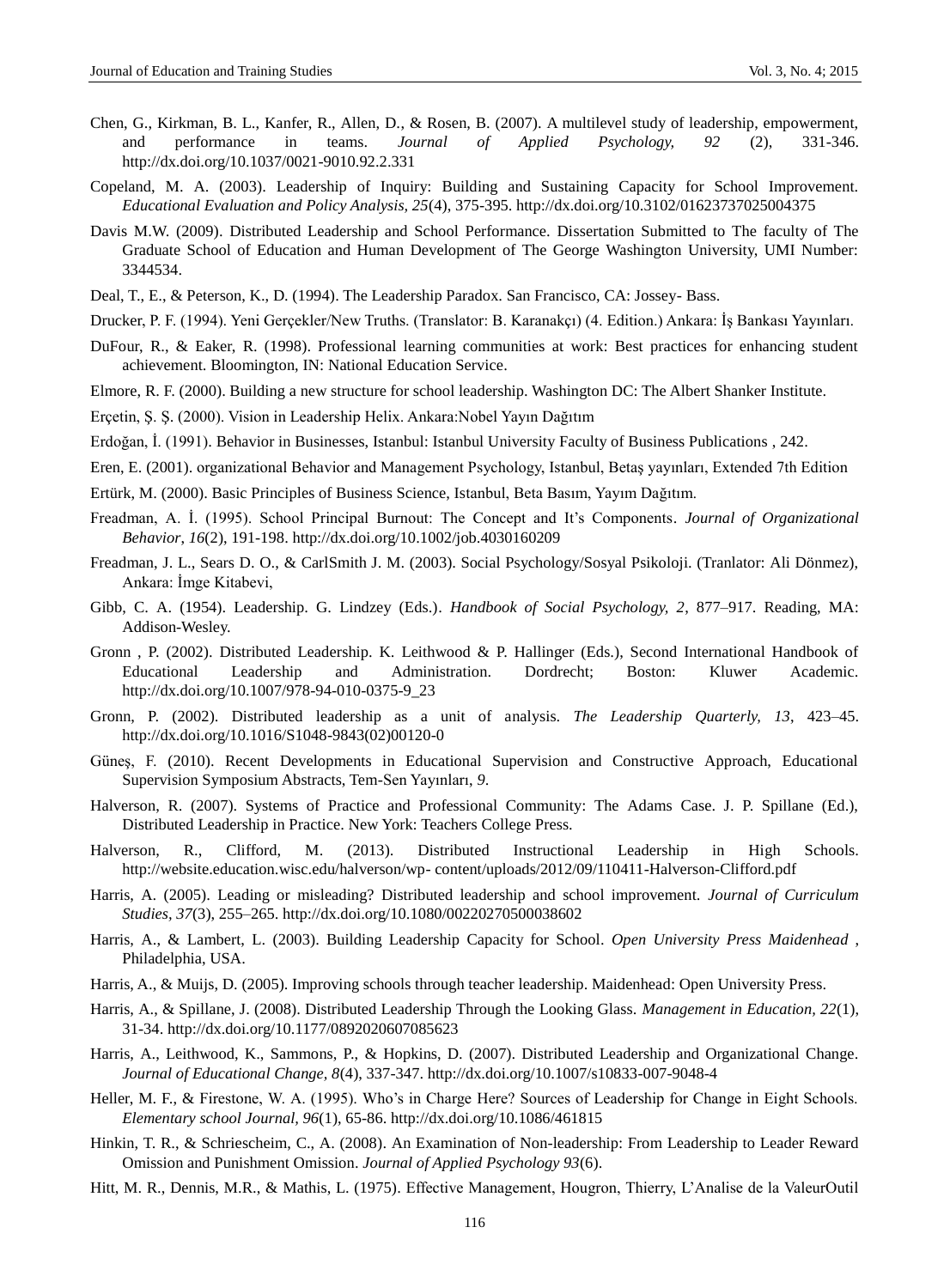de Gestion, Les Edition d'Organisaiton, Paris.

- Hoy, W. K., & Miskel, G. C. (2012). Educational Administration, Theory, Research and Practice, (Translation editor: Selahattin Turan) Ankara, Nobel Yayınları 7. Edition.
- Immegart, G. L., (1988). Leadership and Leader Behavior. N. J. Boyan (Ed.) Handbook of Research on Educational Administration (pp.259-77). New York:Longman.
- Judge, W. Q., & Ryman J. A. (2001). The shared leadership challenged in strategic alliances Lessons from the U.S. healthcare industry. *The Academy of Management Executive, 15*(2), 71-79. http://dx.doi.org/10.5465/AME.2001.4614907
- Katz, D. (1964). The motivational basis of organizational behavior. *Behavior Science, 9*, 131-133.121 http://dx.doi.org/10.1002/bs.3830090206
- Katz, D., & Kahn, R. L. (1966). The social psychology of organizations. New York: Wiley.
- Kempster, S., Cope, J. ve., & Parry, K. (2010 ). Dimensions of distributed leadership in the same context. <http://www.strath.ac.uk/media/departments/huntercentre/> research/workingpapers/WP10-1\_Distributed\_leadership\_JC\_v3.pdf.
- Kızıloğlu, A., Tabak, A., & Erkeneli, M. (2012). Implicit Leadership Theory. *Modern Approaches in Leadership*, Detay Yayıncılık, Ankara.
- Koçel, T. (1999). Business Management, İstanbul, Arıkan Basım Yayın
- Kocolowski, M. D. (2010). Shared leadership: Is it time for a change? *Emerging Leadership Journeys, 3*(1), 22-32.
- Korkmaz, E., & Gündüz, H. B. (2011). Primary School Administrators' Distributed Leadership Behavior Performance Levels. Kalem Eğitim ve Sağlık Hizmetleri A.Ş.
- Lawler, E. E. III. (1985). Education, Management Style, and Organizational Effectiveness. *Personnel Psychology, 38*, 1-26. http://dx.doi.org/10.1111/j.1744-6570.1985.tb00538.x
- Leithwood, K., & Mascall, B. (2008). Collective Leadership Effects on Student Achievement. *Educational Administration Quarterly, 44*(4), 529-561. http://dx.doi.org/10.1177/0013161X08321221
- Leithwood, K., Blair, M., & Strauss, T. (2008). Distributed Leadership According to the Evidence. New York: Routledge.
- Leithwood, K., Day, C., Sammons, P., Hopkins, D., & Harris, A. (2006). Successful School Leadership: What it is and How it Influences Pupil Learning. :Department of Education and Skills.
- Lunenburg, F. C., & Ornstein, A. C. (2013). Educational Administration (Eğitim Yönetimi. Translation Editor: Gökhan Arastaman), Ankara, Nobel Yayınları 6. Edition.
- Malloy, J. P. (2012). Effects of Distributed Leadership on Teachers' Academic Optimism and Student Achievement, Doctorate in Education, Department of Theory And Policy Studies Ontario Institute for Studies in Education of The University of Toronto.
- Mascall, B., Leithwood, K., Strauss, T., & Sacks, R. (2009). The Relationship Between Distributed Leadership and Teachers' Academic Optimism. In A. Harris (Ed.), Distributed Leadership. New York: Springer. http://dx.doi.org/10.1007/978-1-4020-9737-9\_5
- Moore, W., & Esselman, M. (1992). Teacher efficacy, power, school climate and achievement: A desegregating district's experience. Paper presented at the Annual Meeting of the American Educational Research Association, San Francisco.
- Motowidlo, S. J. (1996). Orientation toward the job and organization. K. R. Murphy (Edt.), Individual differences and behavior in organizations. (pp. 175-208). San Francisco: Jossey-Bass.
- Özdemir, M. (2012). Turkish Adaptation of Distributed Leadership Inventory: Reliability and validity Studies. *Educational Management in Theory and Practice, 18*(4), 575-598.
- Özer, N., Beycioğlu, K. (2013). Development of Shared Leadership Scale: reliability and Validity Work. *İlköğretim Online, 12*(1), 77-86. Web: [http://ilkogretimonline.](http://ilkogretimonline/) org.tr.
- Özgür, U. (2010). Study on Self-leadership Strategies. *Atatürk University Journal of Economics and Administrative Sciences, 24*(1), 176-177.
- Penlington, C., Kington, A., & Day, C. (2008). Leadership in Improving Schools: a Qualitative Perspective. *School Leadership & Management, 28*(1), 65 - 82. http://dx.doi.org/10.1080/13632430701800086